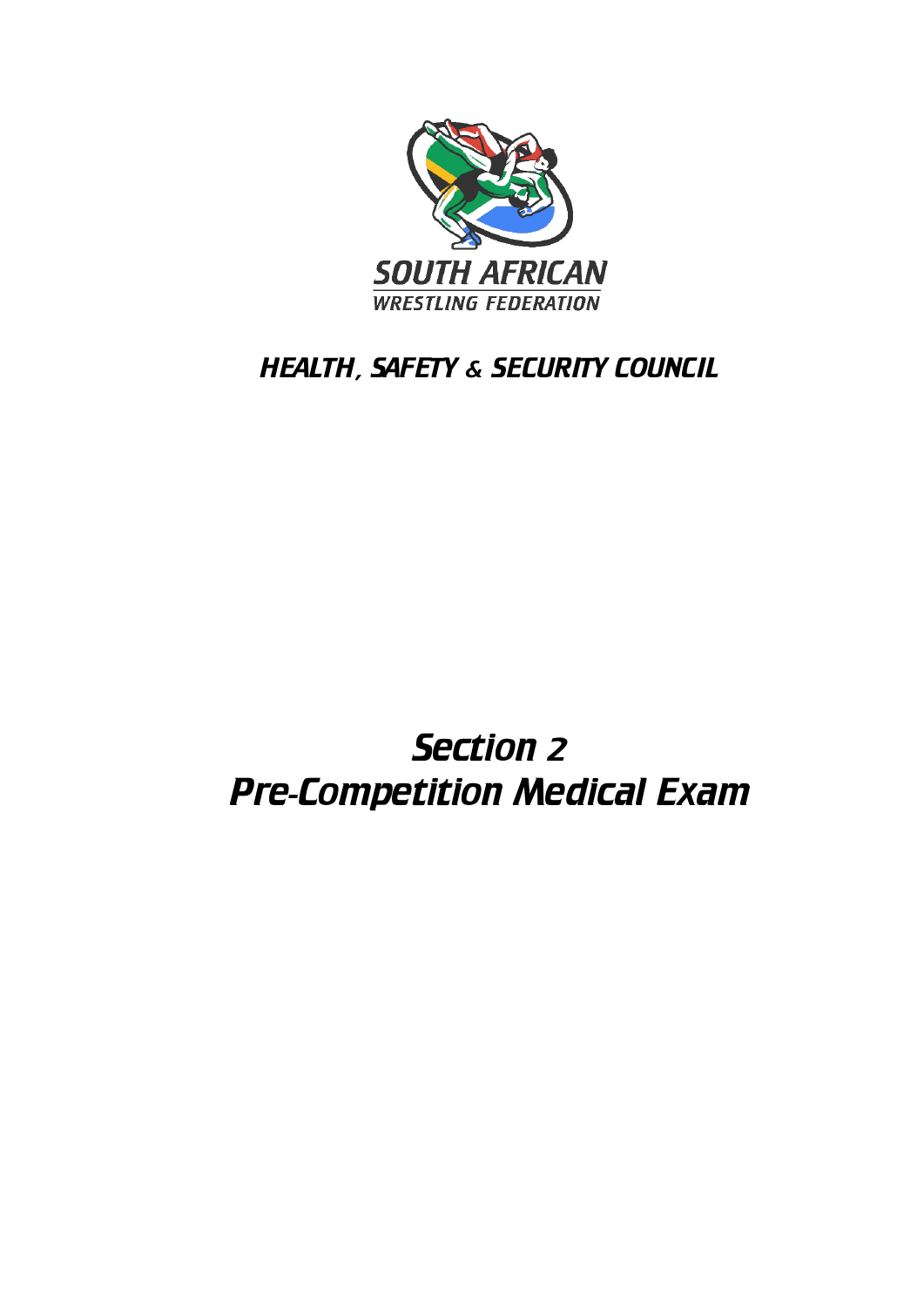## **Purpose of medical examinations**

Although the information sessions and courses focus specifically on the medical examination prior to a tournament, the function of a HSS official is not limited to pre-tournament examinations.

The sole aim for conducting medical examinations is as follows:

- 1. The overall health condition of a wrestler must be assessed for his/her own good, in order to declare the wrestler, fit to wrestle. (fit means that it has been established as far as possible that the wrestler is healthy)
- 2. The health of other participating wrestlers must be taken into consideration and the wrestler must therefore be examined for any health condition that could be contagious to opponents.

#### **When are examinations conducted?**

As a precautionary measure, wrestlers must be examined by coaches and parents on a regular basis. However, examinations are only compulsory before a tournament and/or before teams depart on overseas tours.

The medical examination is the final step before participating in a tournament and a wrestler must be declared fit in order to do so. While it's important that all the relevant participating parties take responsibility during the medical examination, the onus lies with the parent/coach to ensure that the wrestler is ready and prepared before the examination commences at the tournament.

#### **How do I (parent/coach) prepare the wrestler for medical examinations?**

It is currently required to change the mindset and tendency of how parents and coaches think and act regarding medical examinations as well as the medical condition of their wrestlers/children.

It is a tendency that parents/wrestlers do not declare or provide information regarding a medical condition during the medical examination and it is left to the medical examiner to detect that the wrestler is not fit to participate in the tournament. In certain instances, the medical condition is only detected during the medical examination at the tournament as the parent/coach was not aware that the contamination had occurred at the club or home of the wrestler. It is a well-known fact that contamination of e.g. lesions normally occurs at schools, playgrounds, homes and clubs.

The following procedures/precautions should be followed in order to address current tendencies:

- Parents must have their children examined by a medical practitioner on a regular basis to determine the level of their health. Parents must personally conduct examinations at home for any type of infection, skin lesions or any other medical condition that may be present and contagious.
- Once parents have established that their children are unhealthy and/or that they have a contagious medical condition e.g. skin lesions/fungus, it is the responsibility of the parent to withdraw the wrestler from training or participating in a tournament.
- The coaches, in turn, must also conduct examinations at the club on a regular basis to ensure that wrestlers do not have skin lesions or any type of infections. Coaches must immediately withdraw a wrestler from training if the wrestler appears to be unhealthy, tired or dehydrated and only allow the wrestler to commence training when the wrestler is healthy again.
- Should the abovementioned procedures and precautions be followed it will avoid unhealthy/contaminated wrestlers from participating in tournaments and reporting for medical examinations prior to a tournament.
- It is also the responsibility of the parent/coach to ensure that the wrestler is ready and prepared for the medical examination prior to a tournament.

The following must be noted:

- 1. Should any skin lesions be present/visible and queried by the medical examiner the wrestler must be in possession of letter from a medical doctor not older than 7 days.
- 2. No strapping may be on any part of the body of the wrestler unless the wrestler was strapped by a physiotherapist and there is an accompanying letter indicating the injury and exact location of the strapping.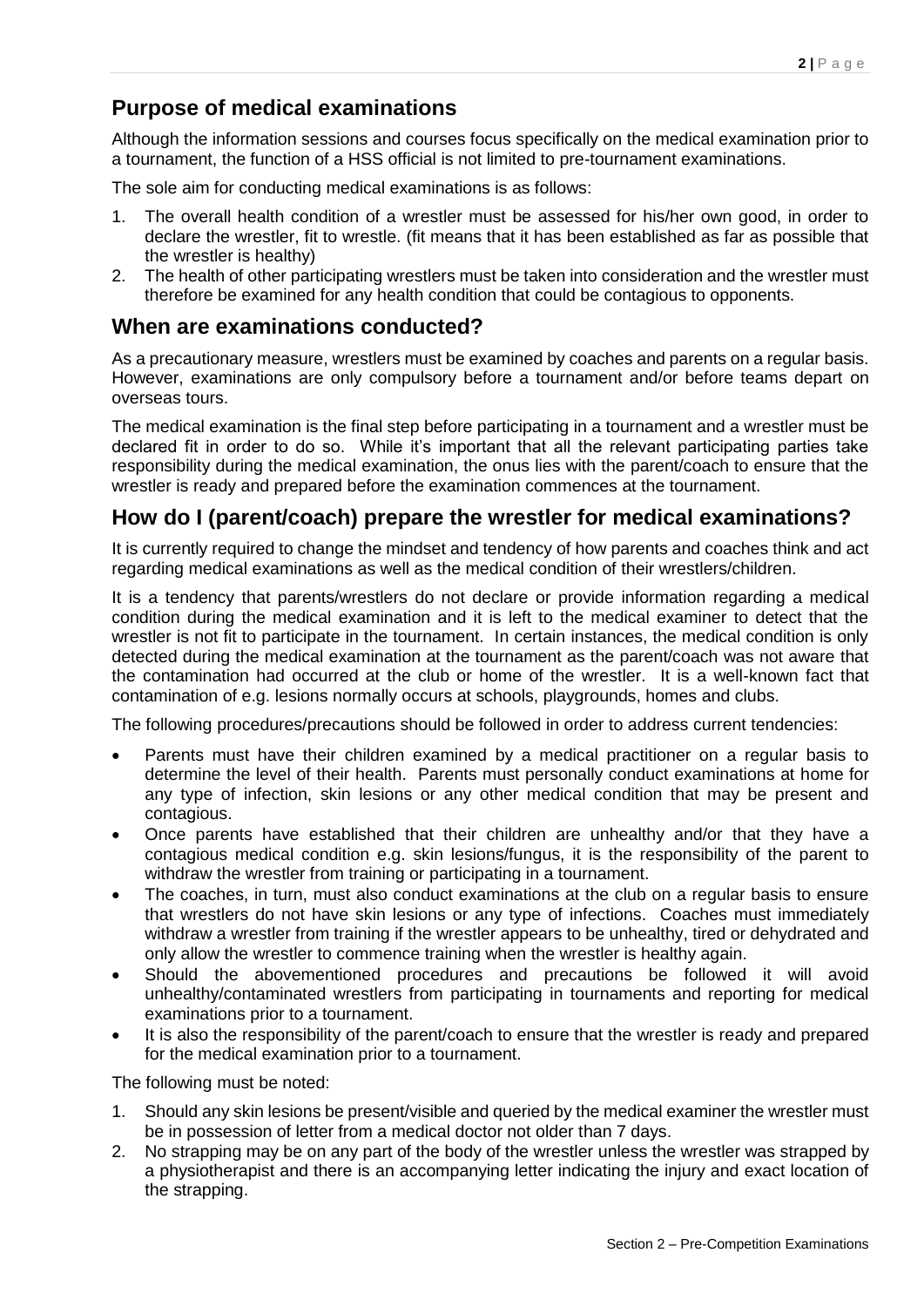- 3. The wrestler reports for the examination in a singlet only. The following is not allowed with medical shoes, socks, jewellery or wrestling stick on tattoos.
- 4. Wrestler who do pre-weigh in medical with a beard, the beard may not be shorter than 5mm.
- 5. The fingernails of competitors must be cut short.
- 6. A competitor may not use hand and finger tapings without medical justification which needs to be presented prior to the competition.

#### **Who may conduct pre-competition examinations**

In the beginning of the year in every association a training session will be held, where people will be trained how to do examinations. Then only official trained HSS officials who have completed the course and are registered as a HSS official will be allowed to conduct examinations.

#### **What do the Wrestling Rules say with regards to medical examinations?**

It is important that wrestlers, parents, coaches, officials and HSS officials familiarize themselves with the Rules. Refer to the Medical Regulations pages 6 to 10 with regards to the requirements.

The current Regulation and requirements will be amended, and the details thereof will be distributed in due course.

#### **What are the procedures that the chief HSS official must follow as from the preparation and the commencement of pre-competition examinations until the documentation is handed over to the tournament secretary?**

- 1. Check that the venue for the medical examinations is ready
- 2. All HSS officials must sign-in with ETMS to keep record.
- 3. Explain the individual duties to the pre-competition examiners
- 4. Ensure that the equipment as required per the previous point is available
- 5. Monitor the pre-competition examinations in order to ensure that they are conducted according to the requirements
- 6. Be available to meet with the tournament Secretary and Chief Technical Official should there be any discrepancies or queries relating to the pre-competition examinations.
- 7. Cancel and sign the weigh-in cards of wrestlers that have been disqualified
- 8. After pre-competition examinations are completed a strapping list must be printed and distributed to the referees on each mat before the start of the competition.

| Strapping Report for tournament : SAWF Senior Trials |                                  |      |                           |             |          |                |                         |
|------------------------------------------------------|----------------------------------|------|---------------------------|-------------|----------|----------------|-------------------------|
| ID                                                   | <b>Member Name</b>               | Team | Club                      | Style       | Category | <b>Bracket</b> | <b>Strapping Detail</b> |
|                                                      | Coetzee, Gert Cornelius Johannes | GNW  | Rustenburg Wrestling Club | Freestyle   | Senior   | $61 - 65kg$    | Left Shoulder           |
|                                                      | Coetzee, Marco                   | GEW  | Boksburg Wrestling Club   | Greco-Roman | Senior   | U/59kg         | Right Knee              |
|                                                      | Coetzee, Marco                   | GEW  | Boksburg Wrestling Club   | Freestyle   | Senior   | U/57kg         | <b>Right Knee</b>       |

#### **What equipment/documents must the pre-competition examiners have available?**

- 1. A computer with internet connection to logon to eTMS.
- 2. HSS officials' cards from eTMS
- 3. HSS official is responsible to record the following on eTMS:
	- a. Use of strapping
	- b. Therapeutic Use Exemption Certificate (TUE)
	- c. Medical withdraw
	- d. Fail or disqualify a wrestler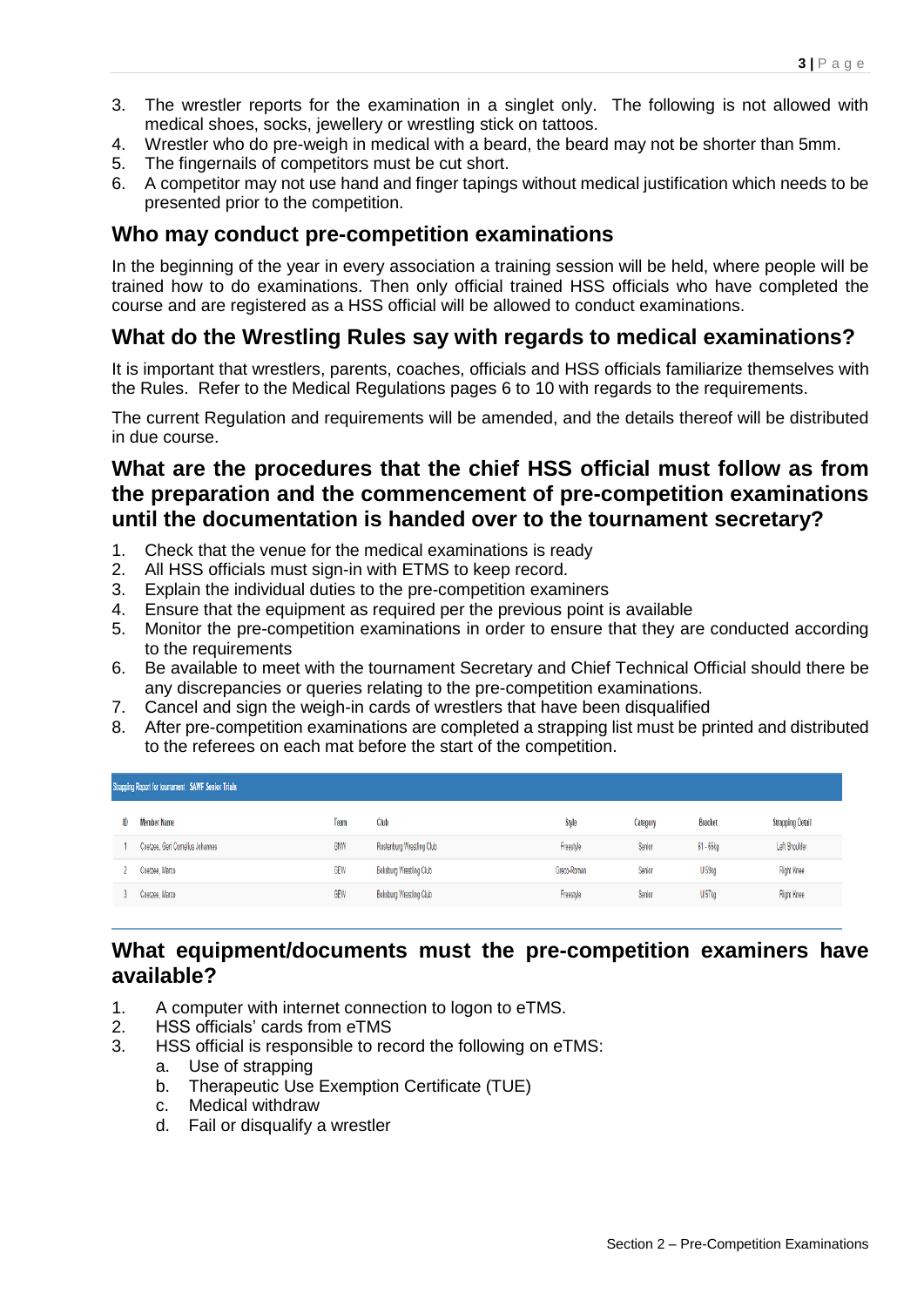#### **The eTMS Process**

After the physical examination the HSS official type in or scan the barcode on the wrestler card

| Scan Barcode:                                                                  | Search |  |  |
|--------------------------------------------------------------------------------|--------|--|--|
| <b>Medical Examination</b>                                                     |        |  |  |
| Please scan member barcode                                                     |        |  |  |
| Please complete medical examination and click on the appropriate result button |        |  |  |

After the barcode is scanned the following detail will be seen on the screen

| Medical Examination                  |              |                                                   |
|--------------------------------------|--------------|---------------------------------------------------|
| Coetzee, Marco                       |              | Current Bracket Medical : Freestyle Senior U/57kg |
| ID: 09WS000859                       | Medical Fall | Medical Pass                                      |
| Date of Birth: 1993-01-29            | Fail Reason: | Strapping:<br>TUE:                                |
| Age: 20+                             |              | <b>Strapping Detail:</b>                          |
| Registered for 2 Bracket(s)          |              | Tue Detail:                                       |
| Greco-Roman, Senior, U/59kg Withdraw |              |                                                   |
| Freestyle Senior U/57kg Wilhdraw     |              |                                                   |
|                                      |              |                                                   |
|                                      | Fail         | Pass                                              |

The following block are used to:

• Withdraw from competition for one or both entries

Registered for 2 Bracket(s)



• To fail/disqualify a wrestler if medically unfit to participate

| <b>Medical Fail</b> |                           |  |  |
|---------------------|---------------------------|--|--|
| <b>Fail Reason:</b> |                           |  |  |
|                     | Ringworm on right forearm |  |  |
|                     |                           |  |  |
|                     |                           |  |  |
|                     |                           |  |  |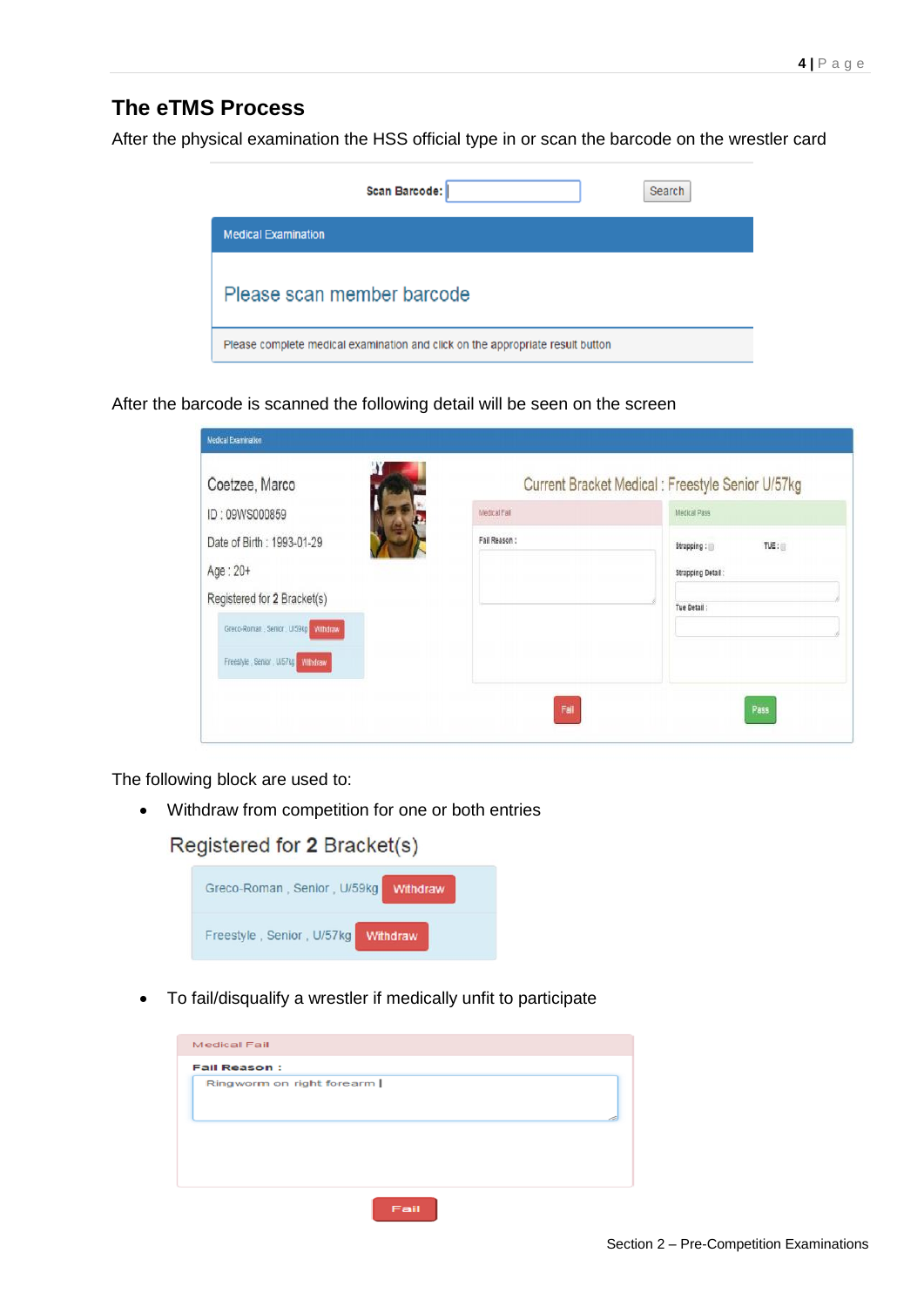• Record any strapping for which permission has been given

| <b>Medical Pass</b>      |              |
|--------------------------|--------------|
| Strapping: 0             | TUE : $\Box$ |
| <b>Strapping Detail:</b> |              |
| Left Knee                |              |
| <b>Tue Detail:</b>       |              |
|                          |              |
|                          |              |
|                          |              |
|                          |              |
|                          |              |



• If a wrestler has a SAIDS/WADA issued TUE Certificate

| String:                  | TUE: V |  |
|--------------------------|--------|--|
| <b>Strapping Detail:</b> |        |  |
| <b>Tue Detail:</b>       |        |  |
| Use of Ritalin approved  |        |  |
|                          |        |  |
|                          |        |  |

If pre-competition examination has not been completed eTMS will display the following on the screen when the barcode is scanned.

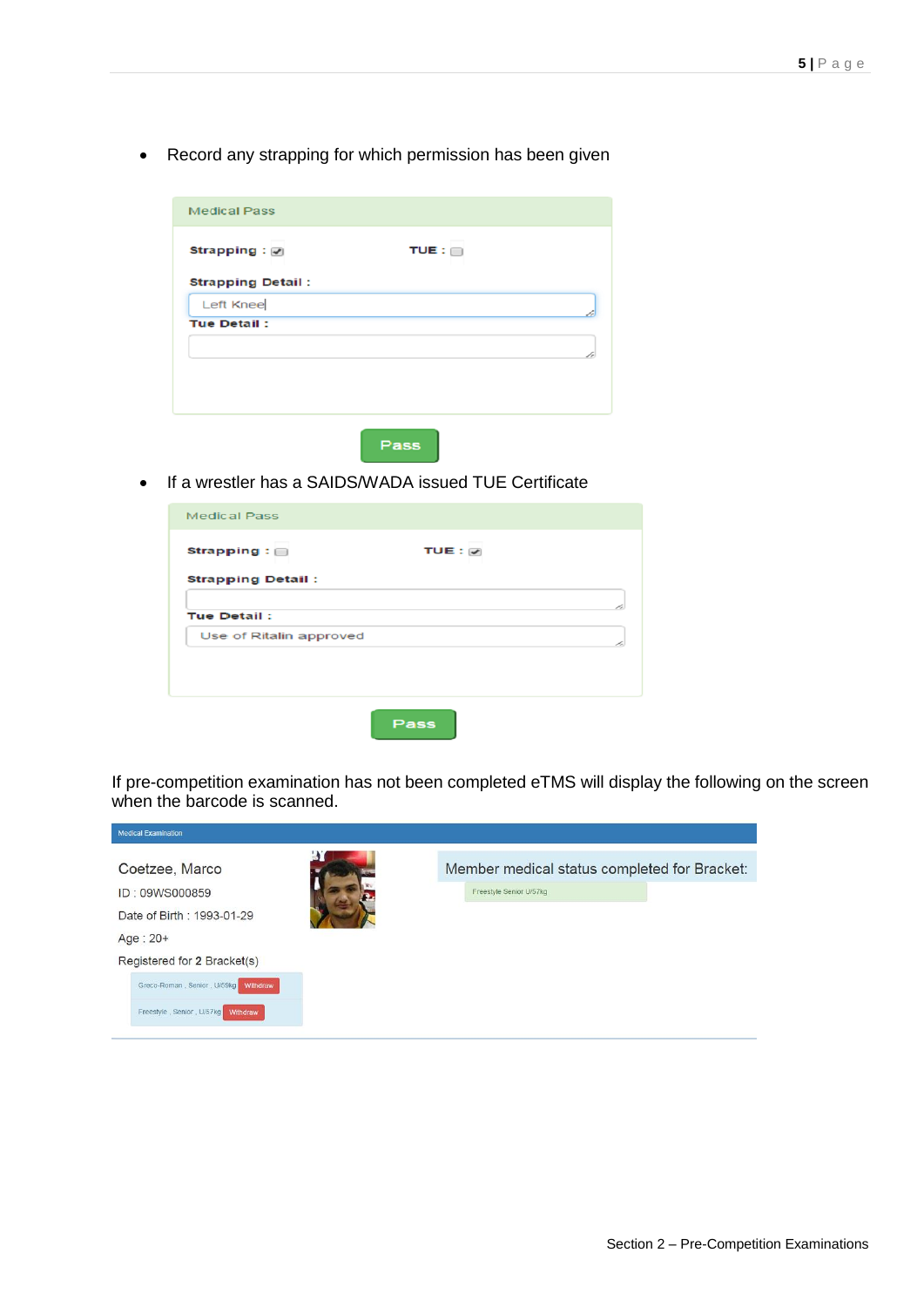If a wrestler went has not competed the examination and reports for weigh in eTMS will display the following on the screen when the barcode is scanned by the scale official.

| Weigh-in                                                                          |  |                                      |  |  |  |
|-----------------------------------------------------------------------------------|--|--------------------------------------|--|--|--|
| Coetzer, Jeanne Marie<br>ID: 10WS001874<br>Date of Birth: 1987-05-03<br>$Age:20+$ |  | Medical Check has not been completed |  |  |  |
| Registered for 1 Bracket(s)                                                       |  |                                      |  |  |  |
| Female, Senior, 58 - 60kg<br>Withdraw                                             |  |                                      |  |  |  |
| Please weight the member and enter the appropriate result                         |  |                                      |  |  |  |

#### **What documents are required from wrestlers?**

- 1. Weigh-In Card
- 2. Letter from a Medical Doctor should the wrestler have a skin lesion which is no longer contagious or was not contagious
- 3. SAIDS TUE certificate confirming the wrestler and medication complies with the TUE requirements



### **Procedures for pre-competition examination**

- 1. The wrestler presents him or herself for the examination wearing an approved wrestling singlet
	- Male wrestlers with the singlet off the shoulders to around the waist
	- Female wrestlers do not remove the singlet off their shoulders
- 2. The wrestler presents his hands and arms outstretched to the examination official who inspects his hands for any injuries or cuts and ensures that the fingernails are cut short and do not have any sharp edges.
- 3. The wrestler raises their arms above their head and rotates their body in order for the examiner to inspect the body for the following:
	- Infected or open wounds
	- Any wounds that may through contact become open and bleed
	- Any condition, injury or disease that may as a result of strain exerted during the competition might adversely affect their health or their opponent's health.
	- Any infectious skin lesion or disease.
	- The beard is not cut shorter than 5mm
- 4. The wrestler must lift their feet in order for the examiner to check the soles of the feet for any injuries, cuts, abrasions or infectious skin lesions/diseases.
- 5. Once completed the wrestler is required to present their card at the eTMS station for approval and in the case of male wrestlers they are required to pull up their singlets before moving to the scales.

#### **Identifying skin lesions, fungus, wounds and dehydration**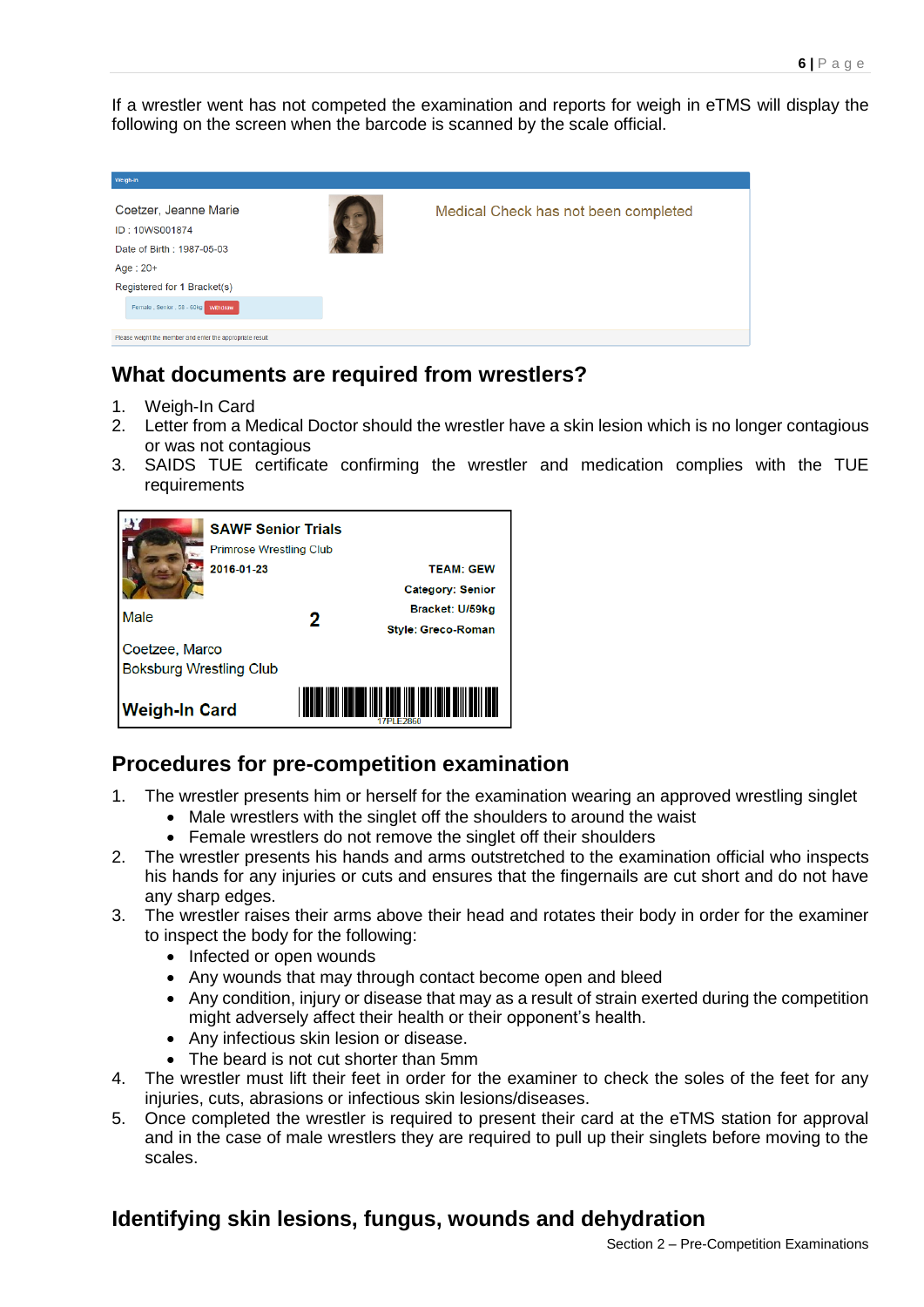HSS examiners will be provided with information during the HSS course to assist in identifying certain conditions during a pre-competition examination and the procedure to be followed when a condition has been detected.

Ring worm – the most common of infectious skin lesions in wrestling



#### **Ring worm life cycle**